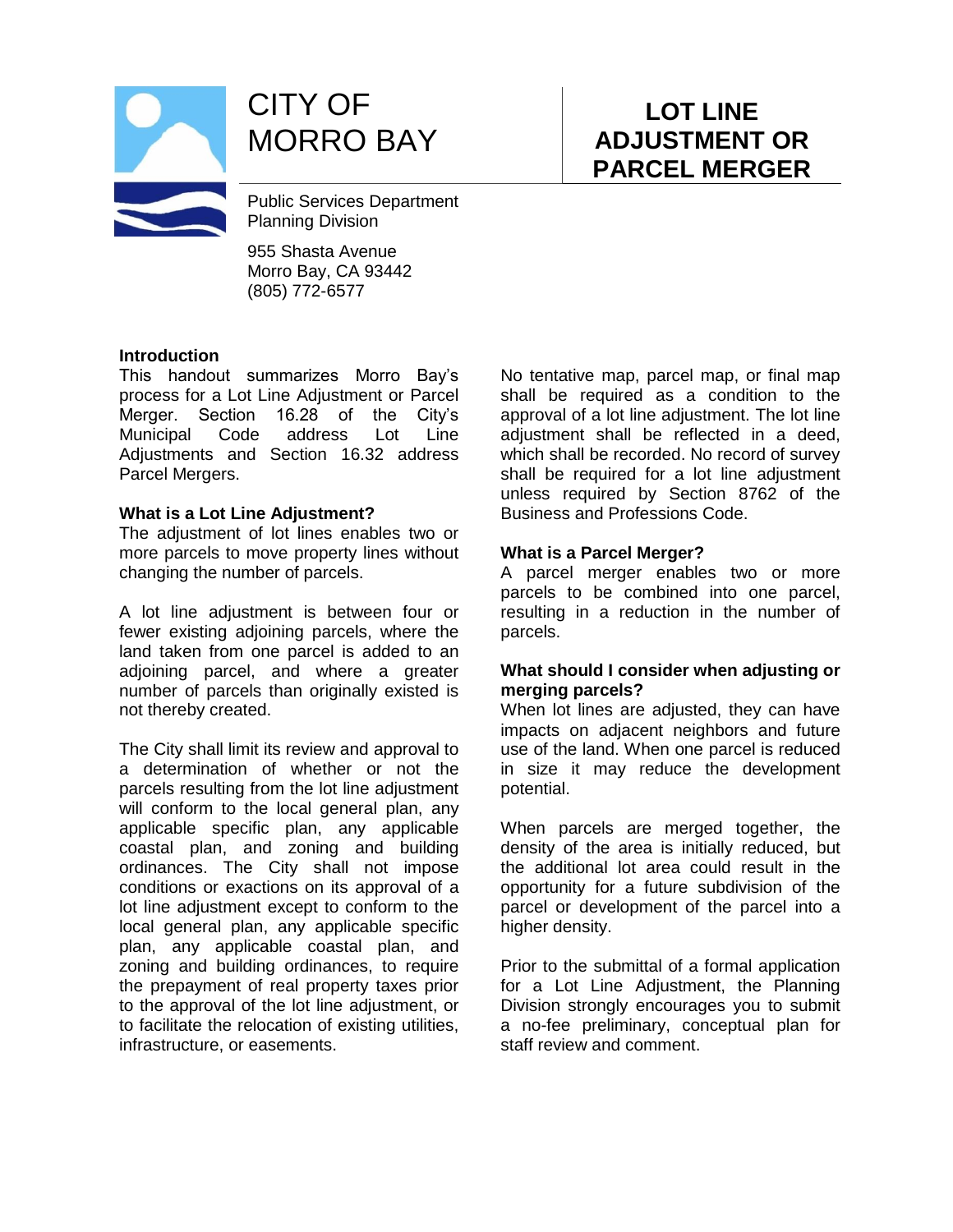Lot Line Adjustment and Parcel Merger Page 2

#### **Can conditions of approval be imposed?**

Approval of your application could be contingent on specified conditions. An approval letter will contain any conditions of approval that are attached to the project.

If you do not agree with the conditions of approval or the action taken on your application you can file an appeal to challenge the conditions or action taken.

#### **Who can prepare these types of plans?**

Lot line adjustment and parcel merger plans must be prepared by a registered civil engineer or licensed surveyor. The boundary information must be certified as to accuracy by a licensed surveyor or engineer authorized to practice land surveying.

#### **What if the adjusted parcels do not conform to the subdivision design standards or the newly adjusted property line cannot accommodate the required setbacks under the Zoning Ordinance?**

Applicants may apply for a subdivision exception or a variance to the Zoning Ordinance which requires specific findings for approval. Please see the subdivision exception and Variance applications and handouts for more information.

#### **Can the Action be appealed?**

The administrative action does not become effective until 10 days after the ruling. During this time you or any concerned party may appeal the action to the Planning Commission by submitting a completed Appeal Form and an appeal fee.

The Planning Commission action does not become effective until 10 days after the ruling and during that time you or any concerned party may appeal the action to the City Council by submitting a completed Appeal Form and an appeal fee.

#### **How long does the process take?**

Generally, from the time the application is deemed complete, the process takes about three to four weeks for administrative approval. This period may be longer if the plans require revision, or if the approval/denial action or conditions of approval are appealed.

#### **What documents need to be recorded with the County?**

A new property deed(s) conveying the adjusted property will need to be recoded with the County. The Engineering Division assists in this process. For more information on this topic, please contact the Public Services Engineering Division at (805)772- 6265, or the County of San Luis Obispo at (805) 781-5600.

#### **For More Information**

Phone:

Planning Division (805) 772-6577

Walk-In:

Public Services Department 955 Shasta Avenue

Planning Counter Hours:

M, T, Th, F from 1-5 PM Website:

www.morro-bay.ca.us/planning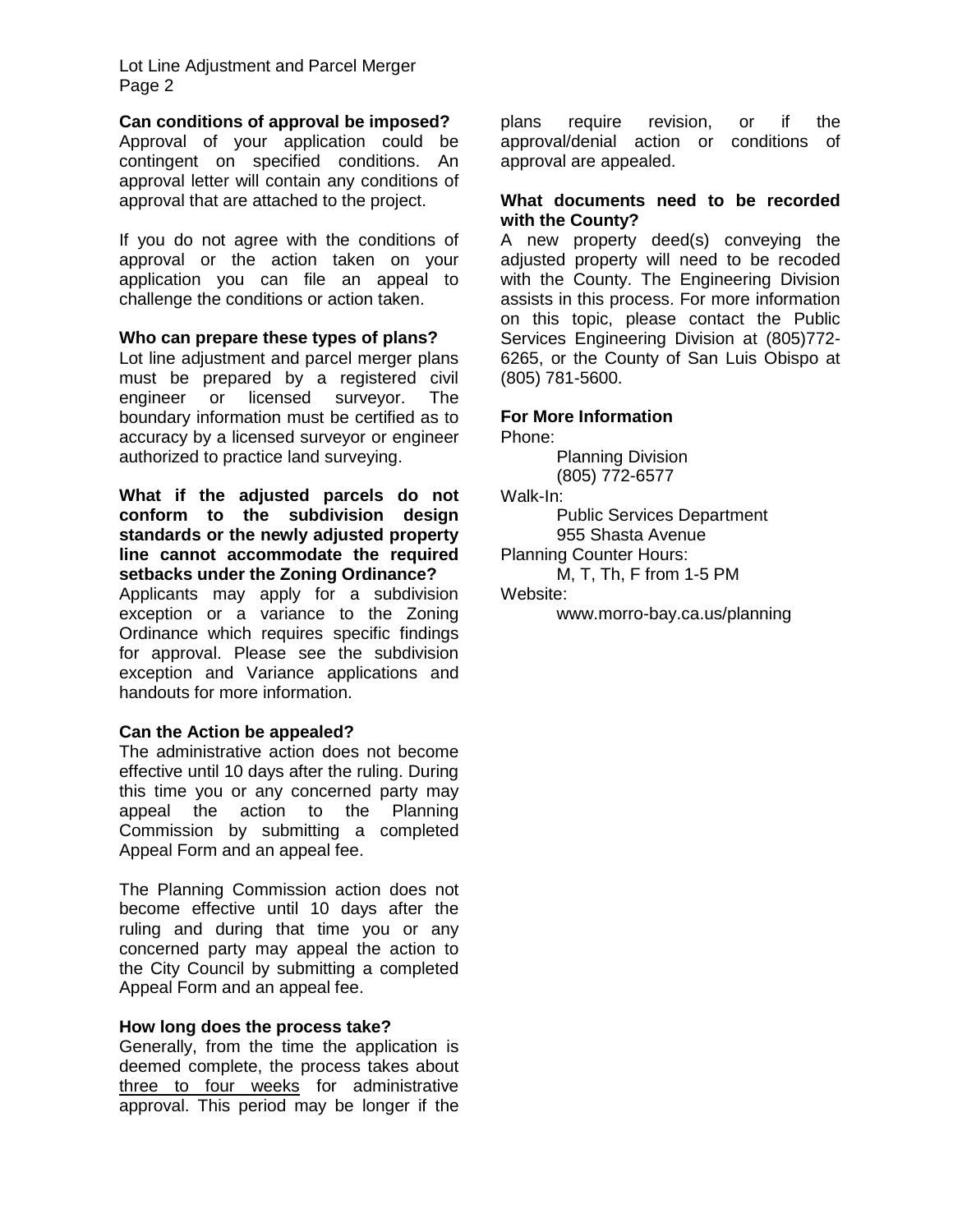| <b>CITY OF</b><br><b>MORRO BAY</b>                            |  |
|---------------------------------------------------------------|--|
| <b>Public Services Department</b><br><b>Planning Division</b> |  |
| 955 Shasta Avenue<br>Morro Bay, CA 93442<br>(805) 772-6577    |  |

### **LOT LINE ADJUSTMENT OR PARCEL MERGER APPLICATION**

| <b>For Department Use Only:</b>        |  |  |
|----------------------------------------|--|--|
| Case No.:<br>Type:<br>LLA<br><b>PM</b> |  |  |
| Fees Paid:                             |  |  |

| <b>Record Owner(s)</b>                                               | Name:    | Daytime Phone: |        |  |  |
|----------------------------------------------------------------------|----------|----------------|--------|--|--|
|                                                                      | Address: |                |        |  |  |
|                                                                      |          |                |        |  |  |
| Engineer No.                                                         | Name:    | Daytime Phone: |        |  |  |
| Surveyor No.                                                         | Name:    | Daytime Phone: |        |  |  |
| Agent                                                                | Name:    | Daytime Phone: |        |  |  |
|                                                                      | Address: |                |        |  |  |
|                                                                      |          |                |        |  |  |
| Project Description:                                                 |          |                |        |  |  |
|                                                                      |          |                |        |  |  |
| Property Address:                                                    |          | Lot:           | Block: |  |  |
| Assessor's Parcel Number:                                            |          | Tract:         |        |  |  |
| <b>Existing Use:</b>                                                 |          |                |        |  |  |
| Proposed Use:                                                        |          |                |        |  |  |
| Existing Zoning:                                                     |          |                |        |  |  |
| Gross Site Acreage (including public dedications and roads):         |          |                |        |  |  |
| Net Site Acreage (gross acreage minus public dedications and roads): |          |                |        |  |  |
| Date Record Owner Purchased Lot:                                     |          |                |        |  |  |
| Contiguous Property in Same Ownership:                               |          |                |        |  |  |
| Version 3/2013                                                       |          |                |        |  |  |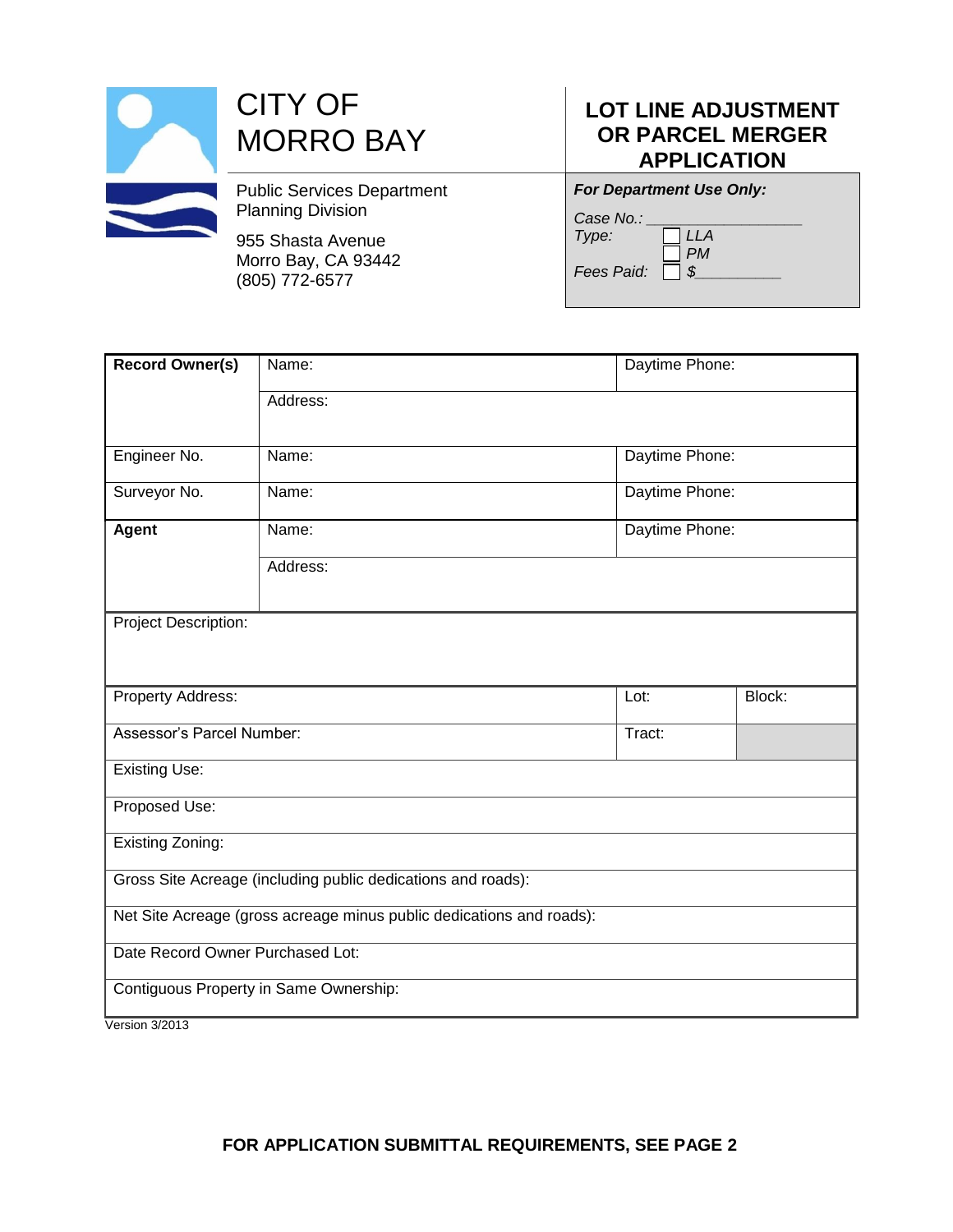## **APPLICATION SUBMITTAL REQUIREMENTS**

Information on this checklist must be submitted for your project to be accepted for processing, review, and action. These are the **minimum** requirements and additional information and/or plans may be required to evaluate your application following initial review by staff. **An application not containing the necessary information as shown on the checklist will be deemed incomplete and placed on hold.** Check each box to indicate that you have provided the appropriate information. *Please note, all submitted information must be clearly and legibly reproduced. Additional plans and materials may be required if the project is appealed.*

- 1. Application and fee: Applications can be obtained online or from the Public Services Department counter.
- 2. Preliminary title report.
- 3. Property owner(s) signature(s): All property owners must sign the application form or provide a written letter of authorization prior to submittal of the application for review.
- 4. Association approval: Applications in areas with a Home Owner's or Business Owners' Associastion need to also provide an approval letter from the Association stating their review and aproval of the proposed project.
	- 5. Assessor's parcel map(s) with affected properties highlighted.
- 6. Vicinity map of appropriate scale and showing sufficient adjoining territory to clearly indicate surrounding streets, other land in the subdividor's ownership, and other features that have a bearing on the proposed subdivision.
- 7. Preliminary map a total of five 18" x 26" copies, folded, and one 11" x 17" reduction. Each set of plans must contain:
	- a. The location of all:
		- i. Existing and proposed lot lines with the bearings and distances noted;
		- ii. Exisiting and proposed easement location and title;
		- iii. Exisiting and proposed buildings on the site with setbacks to the property lines as shown;
		- iv. Trees with a trunk diameter of four inches or greater; and
		- v. Parking stall locations.
	- b. The name and address(es) of the record owner(s) for the property(ies);
	- c. The name and address of the person, firm, or organization preparing the plans.
	- d. The dimensions of each lots and calculations of exsiting and proposed lot areas;
	- e. The lots need to be numbered;
	- f. The parcel map number or name if any, date of preparation, North arrow, scale, and, if based on a survey, the date of the survey.
	- g. Name and address of the person or entity who prepared the map and the applicable registration or license number.
	- h. Names and addresses of the applicant(s) and all parties having record title interest in the property being adjusted.
	- $\Box$ i. The legal boundaries of the properties to be adjusted, with sufficient information to locate the property and to determine its position with respect to adjacent named or numbered subdivisions, if any.
	- □ j. Topographic information based on NAVD 88 with a reference to the source of the information. Contour intervals shall be shown as follows: 0-12% slope - 2' intervals; >12% slope - 5' intervals. Show adjacent land contour intervals if such land affects proposed subdivision.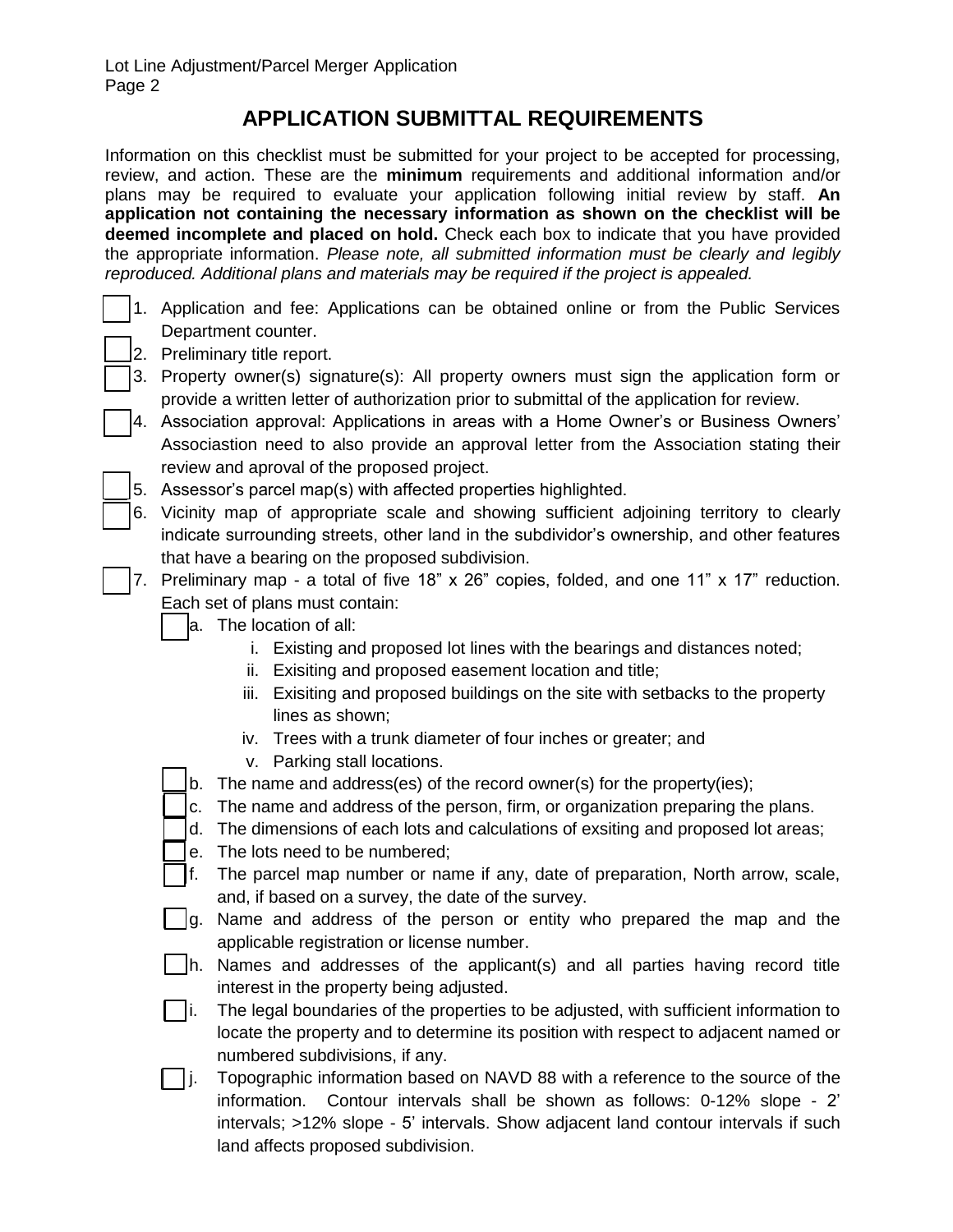Lot Line Adjustment/Parcel Merger Application Page 3

- $\Box$ k. The locations, widths, and names or designations of all existing or proposed streets, alleys, paths and other right-of-way, whether public or private; private easements within and adjacent to the subject property.
- l. The location and outline to scale of all structures which are to be retained within the subject parcel(s) and all structures outside the subdivision and within ten feet of the boundary lines; the distances between structures to be retained, and existing or proposed street and lot lines; notations concerning all structures which are to be removed.
- m. The locations, widths and purposes of all existing and proposed easements for utilities, drainage and other public purposes shown by dashed lines, within and adjacent to the subject parcel(s); all existing and proposed utilities including size of water lines and size and grade of sewer lines, locations of manholes, fire hydrants, street trees and street lights.
- In. The location, width and directions of flow of all water courses and flood-control areas within and adjacent to the property involved; the proposed method of providing storm water drainage, low impact development and erosion control.
- $\Box$ o. The location of all potentially dangerous areas, including areas subject to inundation, landslide, or settlement, or excessive noise, and the means of mitigating the hazards.
- $\vert \ \vert$  p. The line and approximate dimensions of all parcels, and the number assigned to each parcel (parcels shall be numbered consecutively; the total number of parcels; the area of each parcel.
- $\vert \ \vert$  q. The locations of any existing or abandoned wells, septic leaching fields, springs, water impoundments and similar features to the extent they affect the proposed use of the property.
- 8. Any draft documents needed for final map recordation, such as CC&Rs, open space, easement agreement, access easement agreement.
- 9. Prepared deed for recording.

### **PLEASE READ CAREFULLY BEFORE SIGNING**

Acceptance of this application does not imply approval/authorization of this request. I realize that this application may be denied or that conditions may be attached to this request to assure compliance with applicable Municipal Code requirements. The Applicant agrees to pay invoiced amounts to the City for the cost of checking, inspection, and other provided work related to this project as performed by staff or contracted engineering services.

I, the undersigned Applicant/Representative, do verify that all the items necessary for this project, and as checked above, are included in the attached submittal.

| Name (printed)                   |       |  |  |  |
|----------------------------------|-------|--|--|--|
| Signature:                       | Date: |  |  |  |
| Engineer/Surveyor Name (printed) |       |  |  |  |
| Engineer/Surveyor Signature:     | Date: |  |  |  |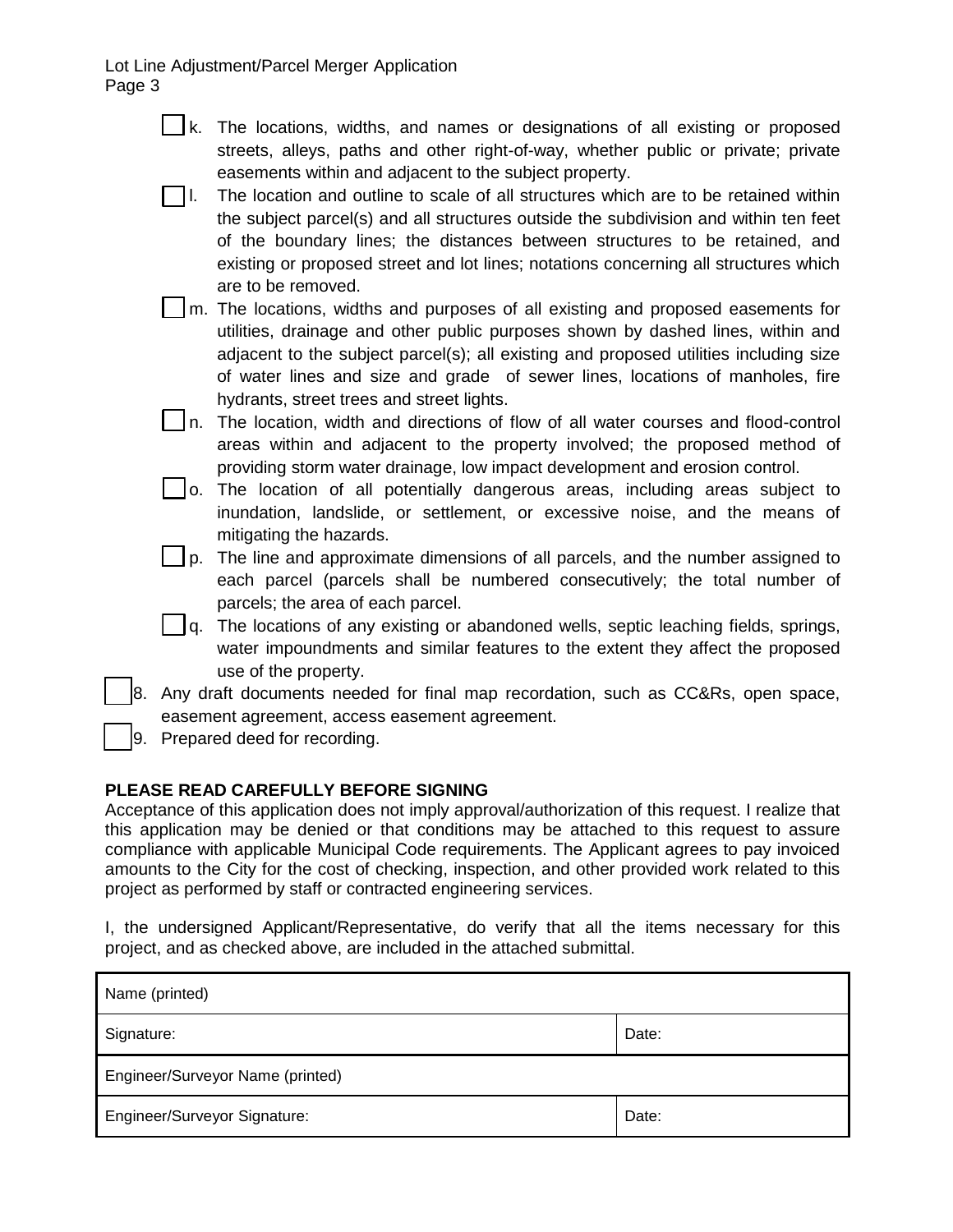